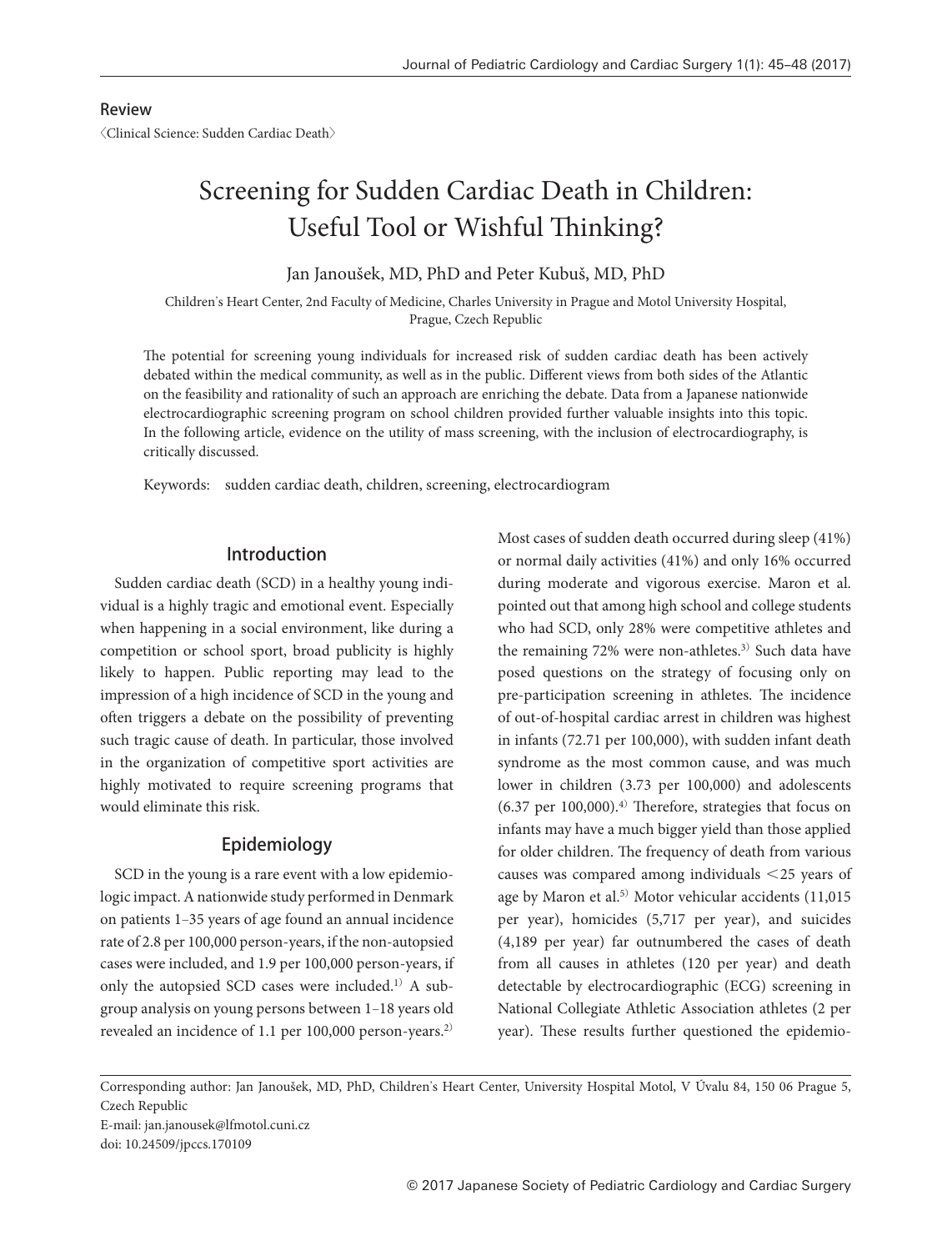logic impact of SCD that is specifically associated with competitive sports.

## Screening Strategies

Cardiovascular screening to detect conditions that predispose to SCD in the young includes an accepted, yet unproven, standard consisting of history and physical examination. In the United States, this strategy remains to be a mainstream during pre-participation screening at the least. The other strategies that were suggested and partially evaluated include the 12-lead ECG, echocardiography, and, potentially, genetics. In Europe, based on a single Italian study, $6$ ) electrocardiography has been increasingly used, specifically in pre-participation evaluation, and is sometimes included in the guidelines imposed by national regulators. The Seattle criteria on electrocardiography to specifically detect pathologies in persons aged 14‒35 years who are involved in competitive sports have been published and revised several times.7) Although with improvement over time, the degree of disagreement among over-reading physicians has been significant and reached up to one third of the tracings if both cardiologists and sports physicians were combined in the evaluation group.8) Pediatricians and pediatric electrophysiologists did not do better on the correct ECG interpretation of different pathologic conditions, which ranged between 70 and 90%<sup>9</sup>); false-positive results triggered them to prescribe a number of unnecessary diagnostic tests and false-negative results might have led to missed tests. The data derived from these studies casted doubt on the utility of the 12-lead ECG as a universal screening tool with acceptable accuracy for detecting the risk for a very rare condition.

# Results from Larger Screening Studies

The widely cited Italian study<sup>6)</sup> was based on history, physical examination, and resting ECG; derived its data on SCD from a prospective registry; and revealed a significant decrease in the incidence of SCD in athletes after including ECG screening. The study was criticized for its short pre-screening period, which may have missed seasonal variations and the associated immortality bias from an accidental peak in the SCD incidence. Other studies could not show similar results. Specifically, the Israel Sport Law study10) did not reveal any impact of screening by history, physical examination, and resting and exercise ECG on SCD incidence. The Italian study<sup>6)</sup>

included 42,386 subjects and generated a positive screening result in 9%, of which 2% had cardiovascular disease and 0.2% had conditions that were potentially lethal to preclude participation in sports. Therefore, in terms of the screening objective, 8.8% had a false-positive result, and the implication was additional costs for evaluation. Other authors have shown that false positivity may be decreased to 2.5% by refinements in the ECG criteria and by training.<sup>11)</sup>

## General Theory Behind Screening

The United States National Heart, Lung and Blood Institute working group published in 2011 a Report on Screening for SCD in the Young.<sup>12)</sup> The authors have summarized the following general prerequisites for a successful screening program for a given disease condition:

- 1. The number of persons at risk is epidemiologically relevant;
- 2. An appropriate screening test is available and does not carry significant adverse effects;
- 3. Early detection of a target condition leads to appropriate intervention;
- 4. Treatment is available, effective, and has an acceptable cost-benefit ratio in term of adverse effects;
- 5. Disease treatment is associated with reduction of morbidity and/or mortality;
- 6. Better results are achieved with early disease detection through screening than with a later establishment of a diagnosis during clinical disease manifestation; and, in general,
- 7. The screening program reduces the morbidity/mortality of the target condition.

The authors stated that none of the prerequisites has been unequivocally proven for screening for SCD in the young. Should the effect of screening be evaluated by a prospective randomized study, the number of individuals to include would be nearly 8 million, assuming an 80% chance of detecting a change in the end point.13)

#### Cost of Screening

Several studies calculated the cost of screening according to the United States reimbursement conditions. In the report by Leslie et al., $14)$  the expenses of screening before sports participation at 14 years of age depended on the relative risk of the condition (3.8‒1.0 per 100,000 person-years) and ranged between USD 67,495 and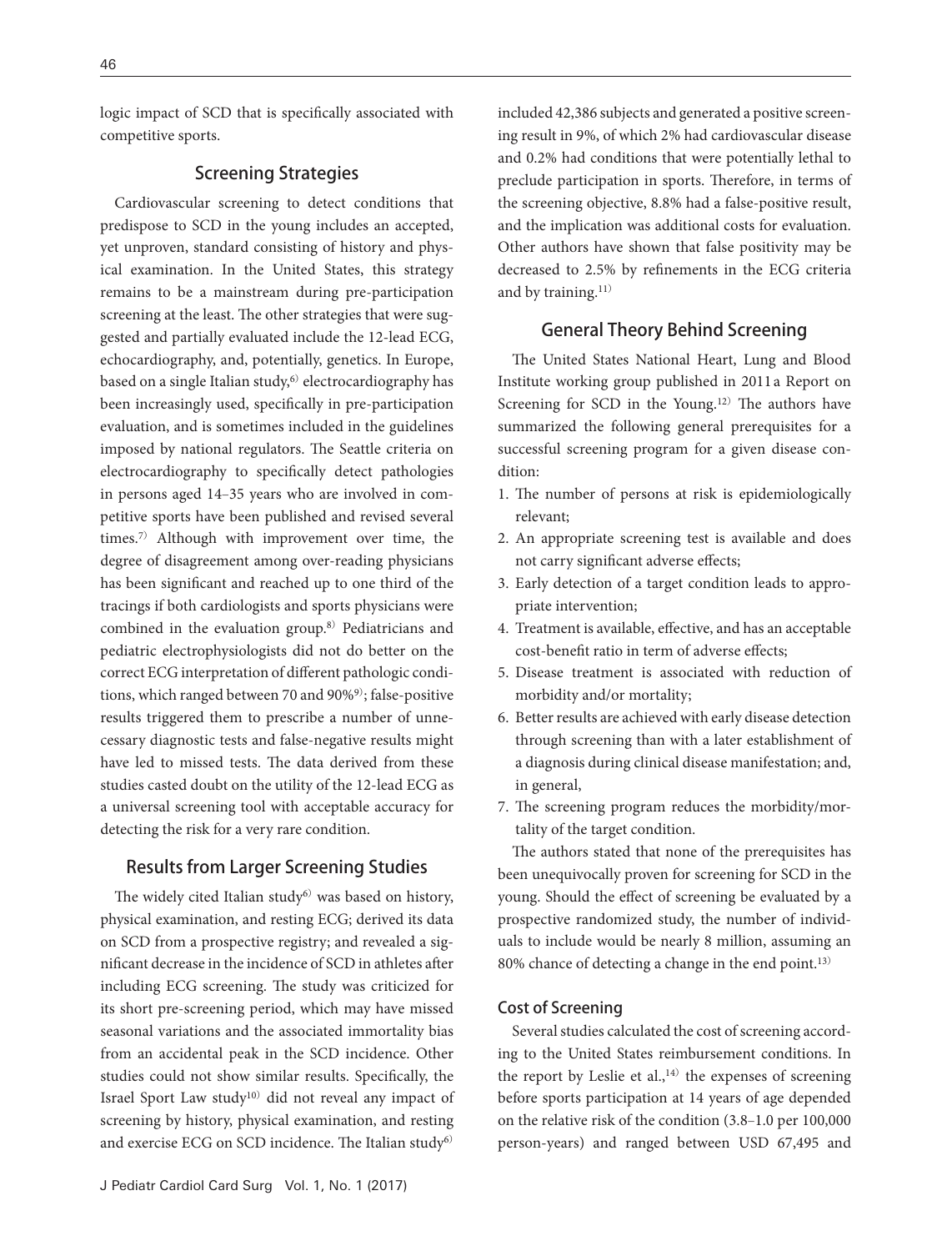USD 574,711 per life-year saved. The generally accepted societal threshold in the United States was set at USD 50,000 to USD 100,000 per life-year.

#### Recommendations

Based on available data, a scientific statement by the American Heart Association and the American College of Cardiology, endorsed by the Pediatric and Congenital Electrophysiology Society and the American College of Sports Medicine, on the Assessment of the 12-Lead Electrocardiogram as a Screening Test for Detection of Cardiovascular Disease in Healthy General Populations of Young People (12‒25 Years of Age)15) was formulated and included the following:

- 1. Mandatory and universal mass screening with 12-lead ECG of large general populations of young healthy individuals aged 12‒25 years to identify genetic, congenital, and other cardiovascular abnormalities is not recommended for athletes and non-athletes alike (Class III, no evidence of benefit; Level of Evidence C).
- 2. Screening with 12-lead ECG or echocardiogram in association with comprehensive history taking and physical examination to identify or raise a suspicion for genetic, congenital, and other cardiovascular abnormalities may be considered for relatively small cohorts of young healthy individuals aged 12‒25 years (e.g., in high schools, colleges/universities, or local communities) and is not necessarily limited to athletes, provided that close physician involvement and sufficient quality control can be achieved. If undertaken, such initiatives should recognize the known and anticipated limitations of the 12-lead ECG as a population screening test, including the expected frequency of false-positive and false-negative test results, as well as the cost required to support these initiatives over time (Class IIb; Level of Evidence C).

The recently published European position paper from the EHRA and the EACPR, which are branches of the ESC, on pre-participation cardiovascular evaluation of athletic participants to prevent sudden death $16$ ) stated that

1. The protocol of pre-participation evaluation (PPE), including clinical history, physical examination, and 12-lead ECG, was demonstrated to have superior diagnostic capability than clinical history and physical examination alone. There is compelling scientific

evidence that the 12-lead ECG substantially improves the diagnostic power of PPE, mostly due the capability to identify potentially arrhythmogenic conditions, such as cardiomyopathies and channelopathies.

- 2. Available data suggested that routine echocardiography or other imaging modalities did not add substantial diagnostic power to the PPE as a mass screening technique and did not appear to be cost-effective. Therefore, at the moment, the ECG-based PPE is the most effective protocol (i.e., best clinical practice) to evaluate athletes, although several limitations should be acknowledged.
- 3. Relevant to the diagnostic capability of the ECG screening protocol is the issue of false-positive ECGs and the challenge of appropriate interpretation of the ECG in trained athletes. The updated recommendations for interpretation of an athlete's ECG based on the Seattle criteria represent a useful document.
- 4. This panel believes that PPE should be considered and advised for individuals performing regular and intense exercise after proper information on both its benefits and limitations. In addition, sport organizations, such as the international Olympic committee, as well as national and international federations, share the responsibility to properly inform elite and professional athletes on the benefits and limitations of the PPE and to advise PPE for professional athletes on the basis of perceived responsibility and public scrutiny.
- 5. Suggestions on global national PPE programs go far beyond the scope of this document.

## Summary

Available studies did not unequivocally support mass ECG screening to decrease the rate of SCD in the young for the following reasons:

- 1. Existing variability in ECG interpretation;
- 2. The burden of false-positive findings;
- 3. Psychological and financial consequences;
- 4. High cost per one life-year saved; and
- 5. Lack of studies confirming its utility.

The other strategies that may be more effective and cost efficient include:

- 1. Family screening in probands with SCD or detected malignant arrhythmias;
- 2. Rational placement and availability of automatic external defibrillators; and